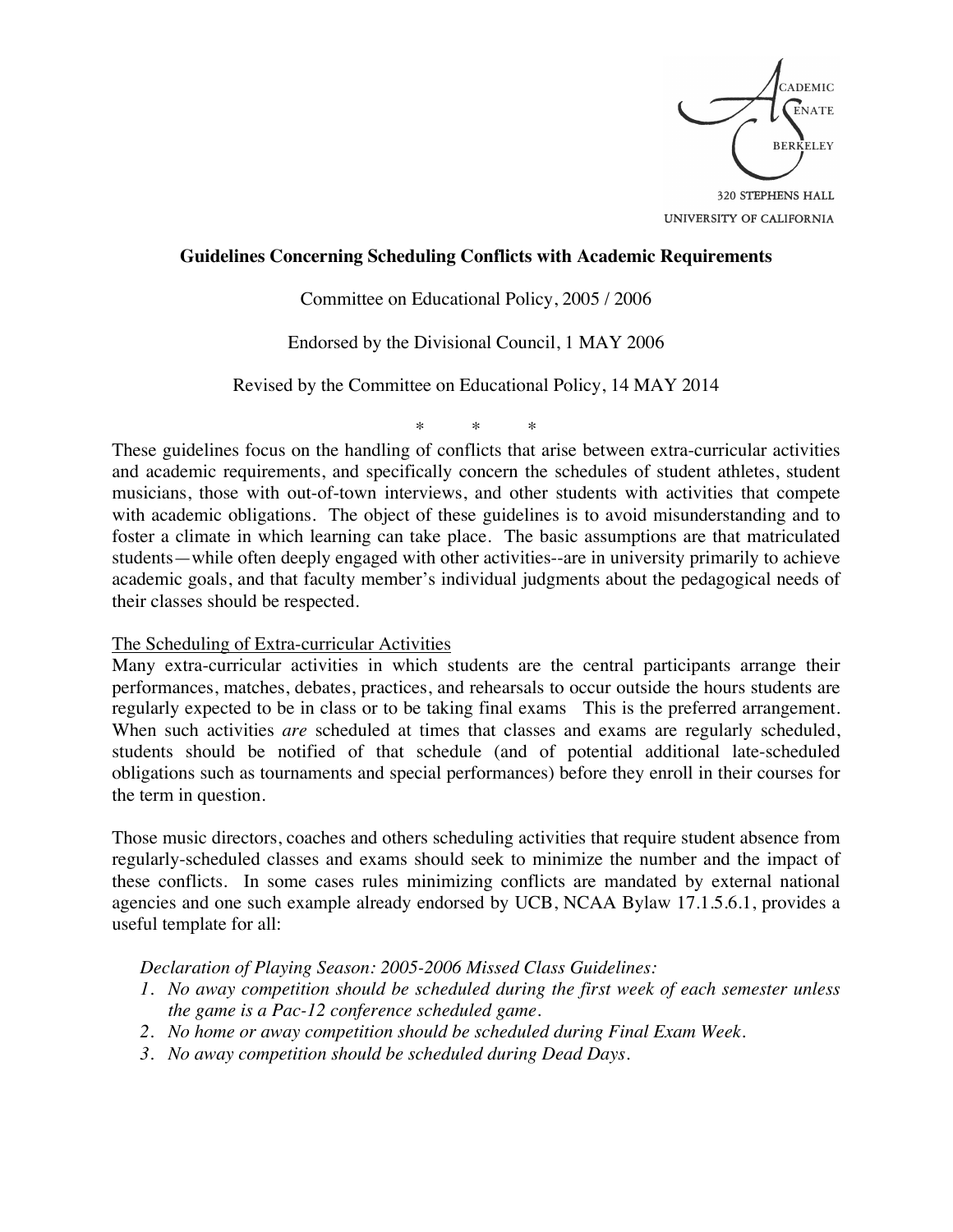- *4. No departure for away competition may occur prior to the evening of the last day of Final Exam Week. However, if all team members have completed their final exams early, travel may occur after the last final is complete.*
- *5. No travel (return trip from an away competition) scheduled during Dead Days.*
- *6. No departure for an away competition earlier than 48 hours prior to the start of the actual competition and no return more than 36 hours following the conclusion of the actual competition.*
- *7. In the sports of men's and women's basketball, a team may not leave campus before 3:00 p.m. the day before all away Pac-12 competitions.*
- *8. No home competition starting times prior to 1:00 p.m.*
- *9. When at all possible (depending on destination of trip and availability of flights) departure for all away competition will occur after noon.*
- *10. No missed class time will be allowed for any practice activity.*

# Course Syllabus

All major exams, papers, and project due dates, and field trips should be on the course syllabus and available to students the first day of class (or earlier if practicable). Faculty teaching courses that are structured so that this early notice is impossible or undesirable should accept the burden of accommodating students who have conflicts and who have notified their teacher of those conflicts in a timely manner.

When circumstances change unexpectedly, resulting in event schedules changing during the semester, the music director, coach or other person scheduling the changed activity should consult the students involved to determine whether there will be any classroom conflicts and whether they can be resolved. The organizers should accept that students with unresolvable conflicts may not be able to participate in the rescheduled event.

## Notification of Conflicts

It is the student's responsibility to inform the instructor (or designated GSI), in writing, before the end of the second week of term of all foreseeable conflicts between the syllabus (classes, exams, project due dates, field trips) and scheduled practices, matches, games, potential tournaments, interview weeks, performances, and other activities in which the student will be participating (or *may* be participating) that would require absence from academic activities during the semester, as well as to provide a proposal for resolving these conflicts. If unforeseen conflicts arise during the course of the semester students must promptly notify the instructor and arrange to discuss the situation as soon as these conflicts (or the *possibility* of these conflicts) are known.

Similarly, if the music directors, coaches, and others who arrange these activities have stated policies concerning mandatory attendance, punctuality, and participation, students involved in these activities must notify these individuals by the second week of term concerning academic conflicts or potential conflicts. If a mutually-satisfactory arrangement is not possible, the student may be dropped from the roster of that activity.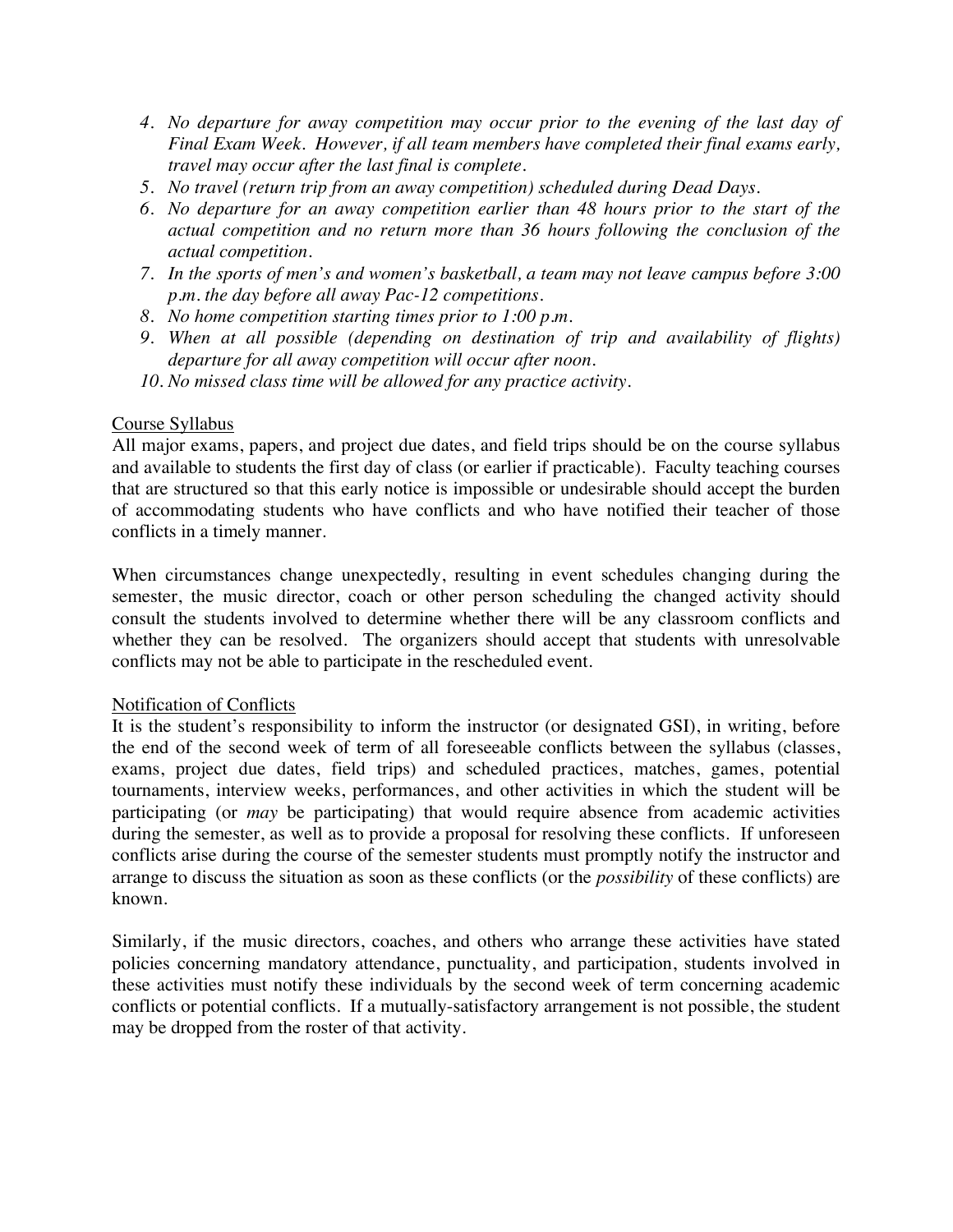### Missed Classes

As noted above, when occasional conflicts arise, for instance, because of job-seeking, or athletic team-related activities, or religious observance, for instance, and the student has notified the instructor at the outset of the semester, including a statement concerning his/her proposed handling of the situation (e.g. attending an alternative section one week) and discussed the matter with the instructor or designated GSI, faculty should try to accommodate the student.

If systematic conflicts occur that might, for instance, require a student to leave lecture or section early or arrive late on a *consistent* basis, and if, in the opinion of the instructor there is no mutually-workable solution, the student may be dropped from the class.

Students should be aware that, because of internal requirements (such as activities requiring students to work in specific teams during classtime, special resource-use, and similar necessities), faculty may decline to enroll students in a class who cannot be present at *all* scheduled activities.

On the other hand, class policies to instructor-drop students who miss a class during the first weeks of class should not be applied to students who have proposed accommodations for those missed classes. The purpose of those policies is to drop students who are not intending to actually take the class. Students who have proposed accommodations have demonstrated that they intend to take the class.

Students are responsible for material covered during missed classes whether or not they have been formally excused; therefore it is the student's responsibility to inform him/herself about the material missed. Because of serious workload issues it is not the instructor's or the GSI's responsibility to tutor students in missed material. For this reason it is recommended that students absent from class for any reason make timely contact with several other students in the class to arrange for thorough briefing on the material they missed.

## **Assignments**

Students whose off-campus events conflict with the due dates of projects, assignments, and such must arrange to have their work in the hands of instructors before they leave campus so that it can be evaluated and graded with the work of the student's cohort, unless the instructor has agreed in advance to other arrangements.

## Exam Conflicts

Making up and proctoring exams for individual students (or groups of students) is a workload issue for faculty and GSIs. Students may be aware that alternative exams are sometimes scheduled by faculty to accommodate, for instance, DSP (Disabled Students' Program) students. Students with scheduling conflicts may sometimes be accommodated in these alternative exams. However, Campus Proctoring Services can only serve students with disabilities documented by DSP. The Athletic Study Center is another independent organization which can, in many circumstances, provide suitable proctoring services. Berkeley faculty and faculty at other institutions are also a source of suitable independent proctoring arrangements.